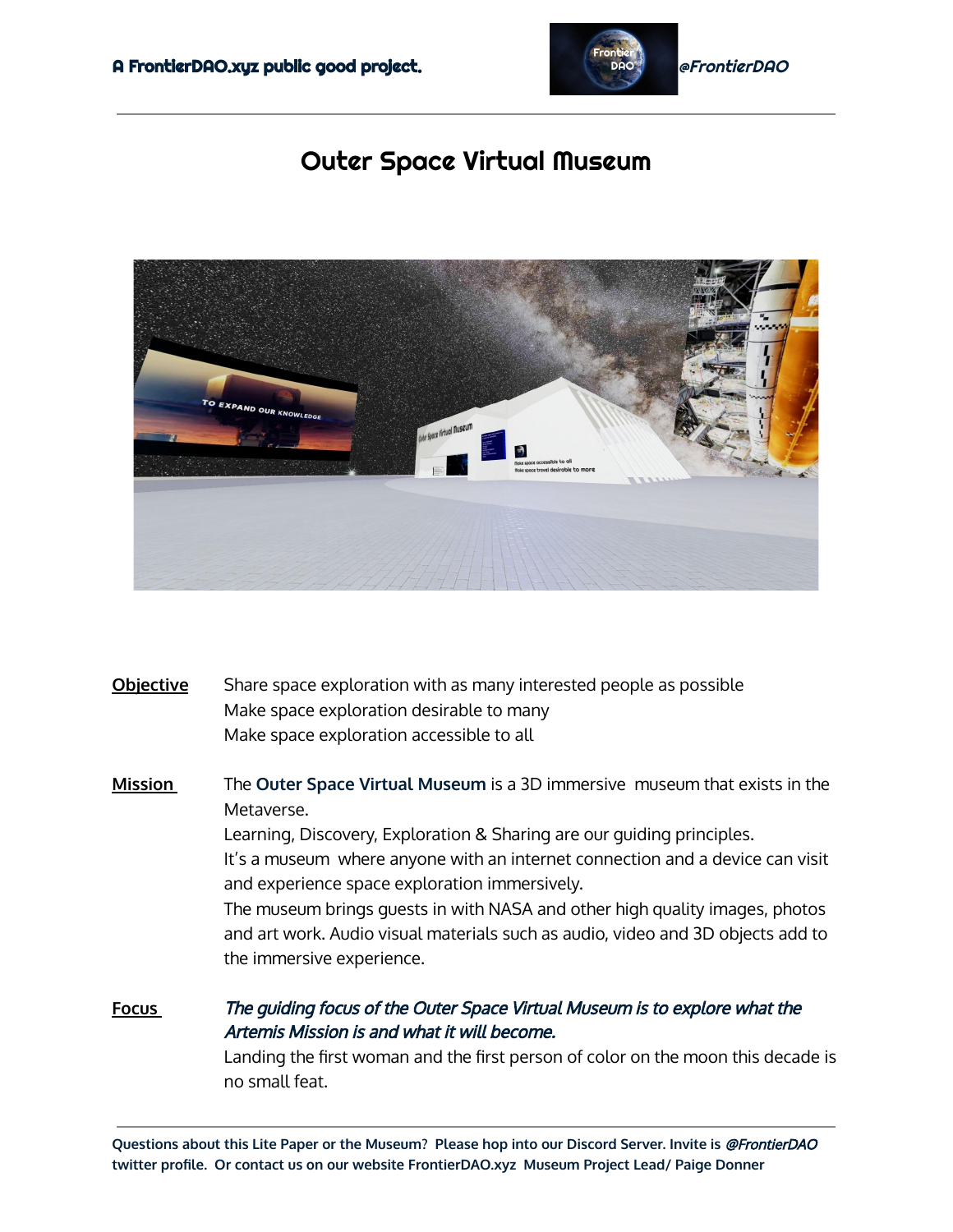

NASA is focused on this mission today along with int'l space agency partners. There are now 15 national Space Agencies who have signed the Artemis Accords, with Israel the 15th signatory joining Luxembourg, JAXA, Australia, Canada, UAE and more as of January 2022.

The Artemis Accords are an international agreement among signatory countries establishing that landing the first woman and the first person of color on the Moon is a shared Mission for the greater good of humankind.



## **The Artemis Mission is more than just 'boots and flags on the moon.'**

The Artemis Mission is landing the next lunar crew on the moon's surface in order to build a sustainable human habitat on the moon.

The Outer Space Virtual Museum is the hub where we can follow this mission and other space missions. We, as enthusiasts, as students, as the just curious or the rocket scientist & astronautical engineer can follow the mission's progress by images and audio visual materials.

**The Space Events Dome,** accessed via a portal in the museum's courtyard, offers a place where people gather virtually to listen to livestreams, watch presentations & films, attend artist gallery exhibits and listen & learn about space exploration, in its myriad facets.